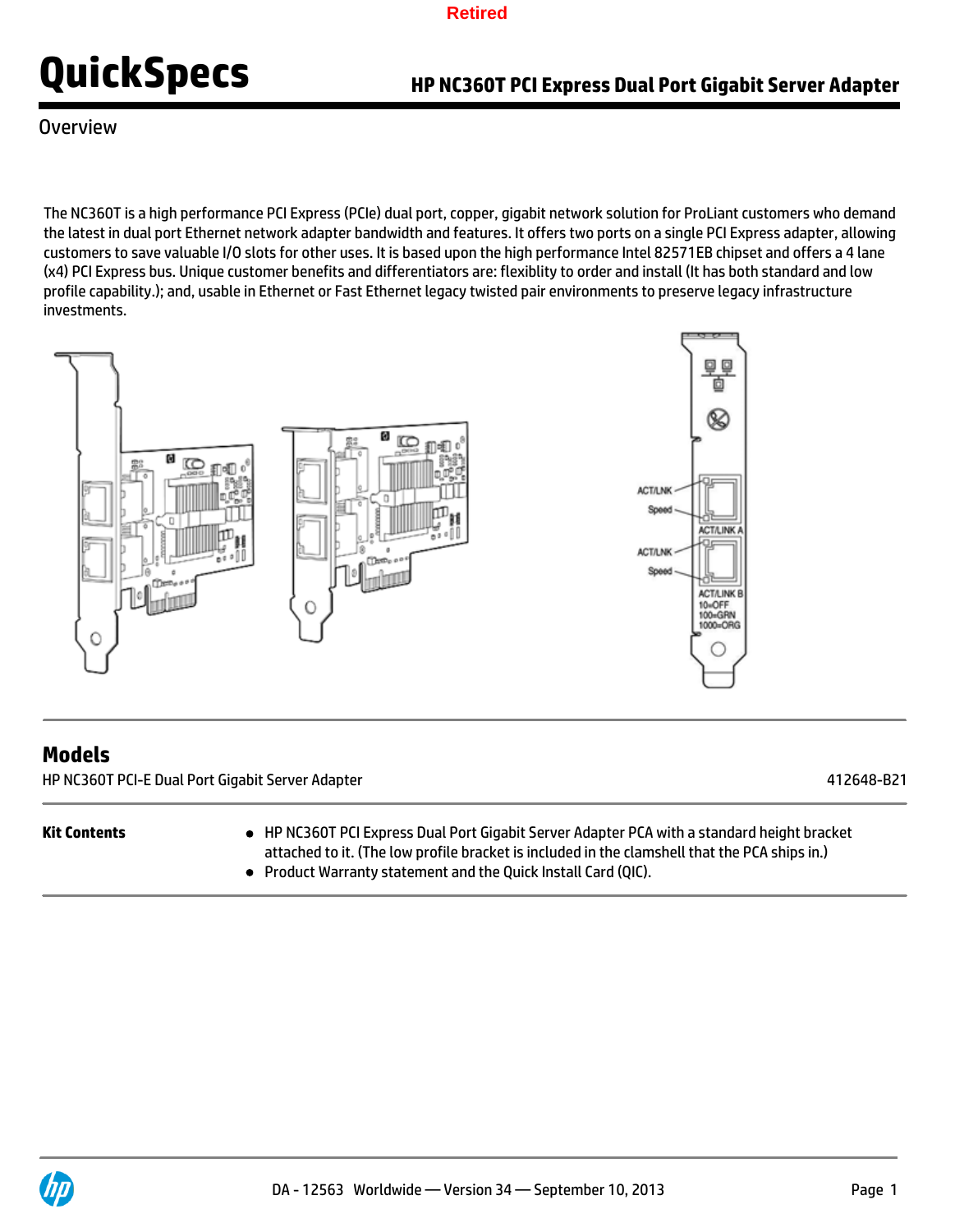## Compatibility

## **Compatibility**

### **Server Support ProLiant DL (rack-optimized)**:

- HP ProLiant DL120 G5
- HP ProLiant DL120 G6
- HP ProLiant DL120 G7
- HP ProLiant DL140 G2
- HP ProLiant DL140 G3
- HP ProLiant DL145
- HP ProLiant DL145 G2
- HP ProLiant DL145 G3
- HP ProLiant DL160 G5
- HP ProLiant DL160 G6
- HP ProLiant DL160se G6
- HP ProLiant DL165 G5
- HP ProLiant DL165 G5p
- HP ProLiant DL165 G6
- HP ProLiant DL165 G7
- HP ProLiant DL170e G6
- HP ProLiant DL170h G6
- HP ProLiant DL180
- HP ProLiant DL180 G5
- HP ProLiant DL180 G6
- HP ProLiant DL320 G3
- HP ProLiant DL320 G4
- HP ProLiant DL320 G5
- HP ProLiant DL320 G5p
- HP ProLiant DL320 G6
- HP ProLiant DL320s
- HP ProLiant DL360 G4
- HP ProLiant DL360 G4p
- HP ProLiant DL360 G5
- HP ProLiant DL360 G6
- HP ProLiant DL360 G7
- HP ProLiant DL365
- HP ProLiant DL365 G5
- HP ProLiant DL370 G6
- HP ProLiant DL380 G4
- HP ProLiant DL380 G4 Packaged Cluster with MSA1000
- HP ProLiant DL380 G4 Packaged Cluster with MSA500 G2
- HP ProLiant DL380 G5
- HP ProLiant DL380 G6
- HP ProLiant DL380 G7
- HP ProLiant DL385 Packaged Cluster with MSA500 G2
- HP ProLiant DL385 G2
- HP ProLiant DL385 G5
- HP ProLiant DL385 G5p
- HP ProLiant DL385 G6
- HP ProLiant DL385 G7
- HP ProLiant DL580 G3

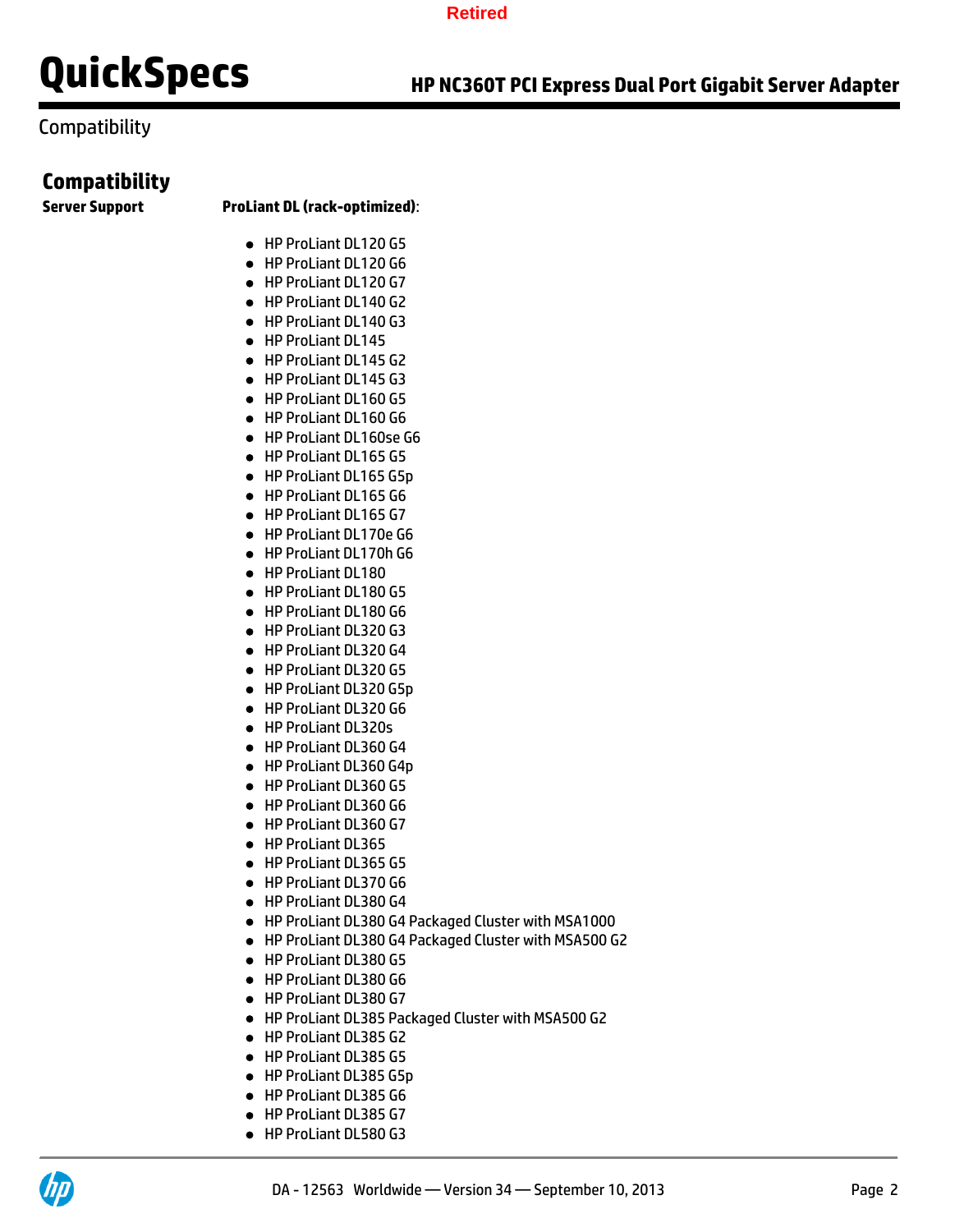# **Compatibility**

- HP ProLiant DL580 G4
- HP ProLiant DL580 G5
- HP ProLiant DL580 G7
- HP ProLiant DL585 G2
- HP ProLiant DL585 G5
- HP ProLiant DL585 G6
- HP ProLiant DL585 G7
- HP ProLiant DL785 G5
- HP ProLiant DL785 G6
- HP ProLiant DL980 G7

### **ProLiant ML (expansion-optimized)**:

- HP ProLiant ML110 G4
- HP ProLiant ML110 G5
- HP ProLiant ML110 G6
- HP ProLiant ML110 G7
- HP ProLiant ML150 G6
- HP ProLiant ML115
- HP ProLiant ML115 G5
- HP ProLiant ML150 G2
- HP ProLiant ML150 G3
- HP ProLiant ML150 G5
- HP ProLiant ML150 G6
- HP ProLiant ML310 G4
- HP ProLiant ML310 G5
- HP ProLiant ML310 G5p
- HP ProLiant ML330 G6
- HP ProLiant ML350 G4
- HP ProLiant ML350 G4p
- HP ProLiant ML350 G5
- HP ProLiant ML350 G6
- HP ProLiant ML370 G4
- HP ProLiant ML370 G5
- HP ProLiant ML370 G6
- HP ProLiant ML570 G3
- HP ProLiant ML570 G4

### **ProLiant SL (scalable line)**:

- HP ProLiant SL160s G6
- HP ProLiant SL160z G6
- HP ProLiant SL165s G7
- HP ProLiant SL165z G6
- HP ProLiant SL165z G7
- HP ProLiant SL170s G6
- HP ProLiant SL170z G6
- HP ProLiant SL2x170z G6
- HP ProLiant SL390s G7

**NOTE:** This is a list of supported servers. Some may be discontinued.

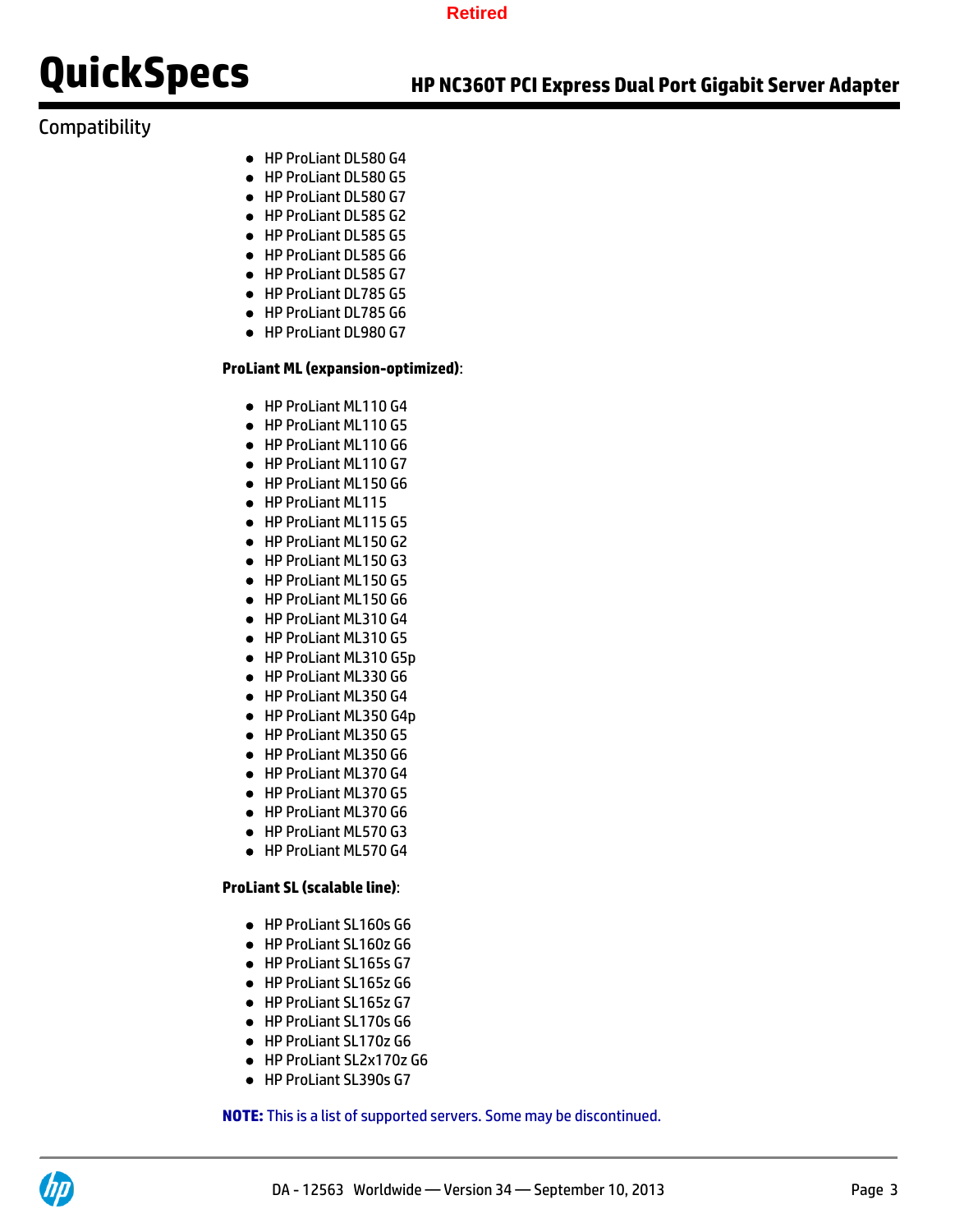

## Standard Features

| <b>Performance</b><br><b>Gigabit Throughput</b><br><b>Combined with Legacy</b> | 10/100/1000 Mbps Ethernet transfer rate delivers outstanding network performance that improves<br>response time and removes bottlenecks. Because the NC360T supports both 10Mbps Ethernet and<br>100Mbps Fast Ethernet in addition to Gigabit Ethernet, users are guaranteed end-to-end protocol support<br>across their enterprise.                                                                                                                      |  |  |
|--------------------------------------------------------------------------------|-----------------------------------------------------------------------------------------------------------------------------------------------------------------------------------------------------------------------------------------------------------------------------------------------------------------------------------------------------------------------------------------------------------------------------------------------------------|--|--|
| <b>Ethernet Support</b>                                                        |                                                                                                                                                                                                                                                                                                                                                                                                                                                           |  |  |
| <b>PCI Express Interface</b>                                                   | HP was an early champion of PCI Express bus technology and has played a key role in the development and<br>industry adoption of the PCI Express specification. The NC360T features a high performance Intel 82571EB<br>chipset and offers a four lane (x4) PCI Express bus based on the PCIe v1.0a standard, yielding faster<br>transmissions with lower CPU utilization than earlier solutions.                                                          |  |  |
| <b>Load Balancing</b>                                                          | Transmit Load Balancing (TLB) and Switch-assisted Load Balancing (SLB) are two advanced features that<br>customers can use to build a bigger pipe for improved networking bandwidth. These port bonding<br>techniques enable users to install up to four dual-port NC360T adapters (total of 8 ports) in a HP ProLiant<br>server and aggregate their throughput up to a theoretical maximum of 16 Gigabits per second full-duplex<br>transmissions.       |  |  |
| <b>Jumbo Frames</b>                                                            | Jumbo Frames (also known as Extended Frames) offer a 9K byte Maximum Transmission Unit (MTU), which<br>is six times the size of traditional Ethernet frames. Like all HP ProLiant server adapters, the NC360T<br>supports jumbo frames as a way to achieve higher throughput and better CPU utilization when deployed in<br>a network infrastructure that supports them. Jumbo frames are particularly useful for database transfers<br>and tape backups. |  |  |

# **Scalability and Reliability**

| <b>Dual Ports</b>                       | Two Gigabit ports allow users to save slots in situations where their servers are slot-constrained. HP has<br>long been an advocate of dual port adapters for servers; the NC360T is the latest in our legacy of best-of-<br>breed dual port devices for HP ProLiant servers.<br>NOTE: Port enumeration on the NC360T is from the top down, i.e. the port near the top of the adapter is<br>port #1 and the port closest to the gold teeth is port #2 |  |
|-----------------------------------------|-------------------------------------------------------------------------------------------------------------------------------------------------------------------------------------------------------------------------------------------------------------------------------------------------------------------------------------------------------------------------------------------------------------------------------------------------------|--|
| <b>Network Fault Tolerance</b><br>(NFT) | Network Fault Tolerance, sometimes called "failover" or "NIC Redundancy," allows for the installation of<br>multiple server adapters so that the active device can be backed up by a redundant adapter to improve<br>availability. HP's teaming utility also allows users to specify that when a failed adapter is fixed and<br>replaced, the original adapter resumes its function as the primary network connection.                                |  |
| <b>Distance capabilities</b>            | The NC360T supports cable runs up to 100 meters (328 feet).                                                                                                                                                                                                                                                                                                                                                                                           |  |
|                                         |                                                                                                                                                                                                                                                                                                                                                                                                                                                       |  |

## **Network Management**

**Auto-negotiation** The NC360T automatically senses and configures itself to the speed of the device to which it is attached. It also automatically configures for half or full duplex, depending on the duplex mode of the switch, hub, or router at the other end of the cable.

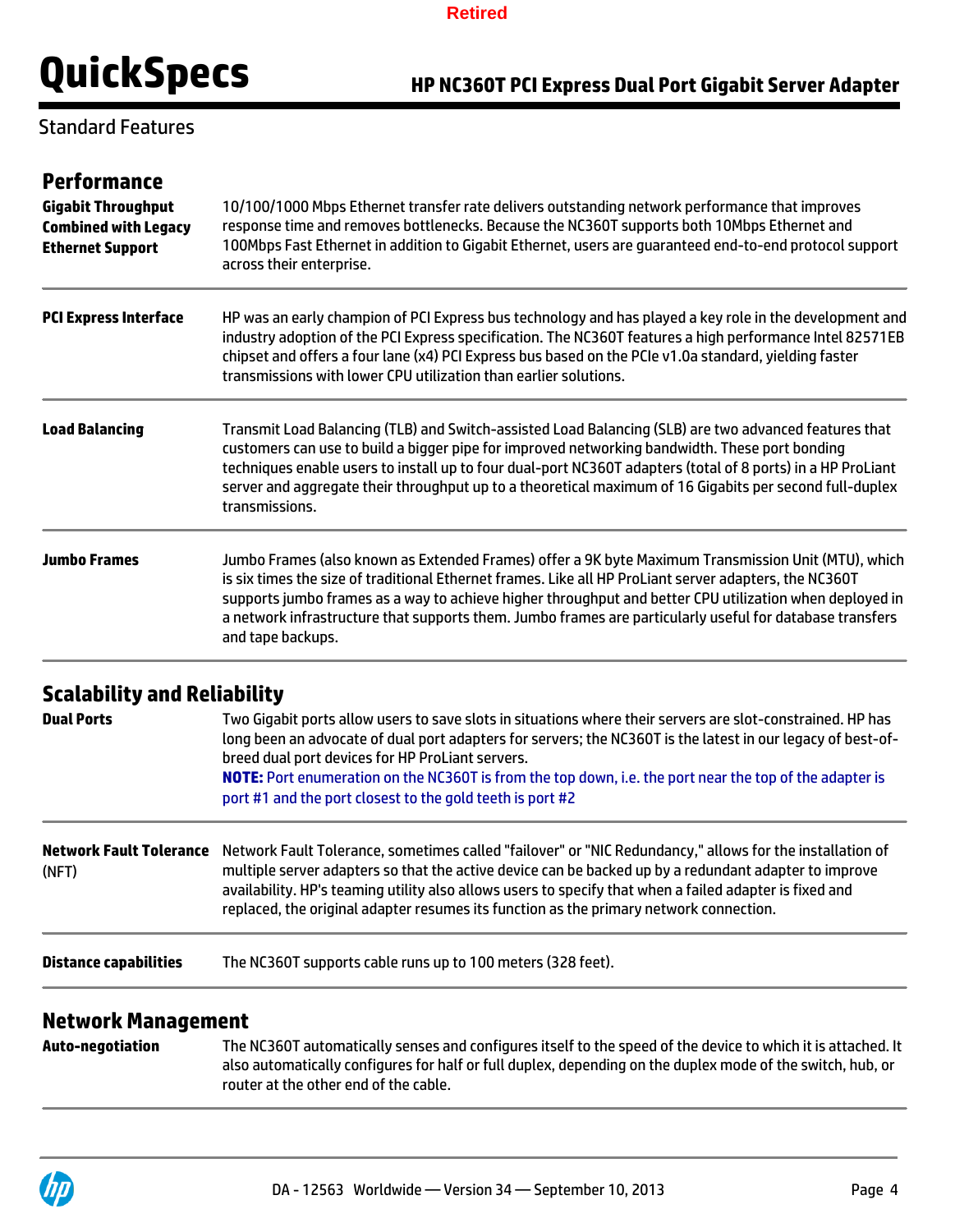# **QuickSpecs HP NC360T PCI Express Dual Port Gigabit Server Adapter**

| <b>Standard Features</b>       |                                                                                                                                                                                                                                                                                                                                                                                                                                                                                                     |  |  |
|--------------------------------|-----------------------------------------------------------------------------------------------------------------------------------------------------------------------------------------------------------------------------------------------------------------------------------------------------------------------------------------------------------------------------------------------------------------------------------------------------------------------------------------------------|--|--|
| <b>Wake-on-LAN</b>             | The NC360T provides Wake-on-LAN (WOL) support through the PCI Express bus. A system that supports<br>Wake on LAN can remain available to a systems administrator during its normal downtime. Once the<br>machine is awakened, the systems administrator can remotely control, audit, debug, or manage the<br>machine.                                                                                                                                                                               |  |  |
| <b>Management Support</b>      | Like all HP ProLiant server adapters, the NC360T ships with drivers and agents that can be managed from<br>all versions of Systems Insight Manager. Additionally, it supports any management application that<br>supports SNMP.                                                                                                                                                                                                                                                                     |  |  |
| <b>Server Integration</b>      | The SmartStart configuration utility includes setup support for the NC360T so that the adapter can be<br>configured as part of the SmartStart configuration process. Insight Manager can recognize the NC360T<br>individually or in a port-bonded team, and it can collect and report SNMP statistics on the adapter events.<br>Integrated Management Log (IML) support is provided by the NC360T for critical event logging on HP<br>ProLiant servers.                                             |  |  |
| <b>Configuration Utilities</b> | Each NC360T ships with a set of utilities that allow the user to:<br>• Enable initial diagnostics within Windows, Linux, Netware, and DOS operating systems.<br>Configure network adapter teaming in a Windows environment. The Windows adapter teaming<br>configuration utility includes a patented teaming GUI for Microsoft Windows 2000 and 2003<br>operating systems. Support for scripted installations of teams in a Microsoft Windows environment<br>allow for unattended OS installations. |  |  |
| <b>LED Indicators</b>          | Bracket LED indicators show link integrity, network activity, and speed on each port for easy<br>troubleshooting.                                                                                                                                                                                                                                                                                                                                                                                   |  |  |
| <b>Warranty</b>                | Maximum: The remaining warranty of the HP product in which it is installed (to a maximum three-year,<br>limited warranty).<br>Minimum: One year limited warranty.<br>See Internet address http://www.hp.com for overall information on HP.                                                                                                                                                                                                                                                          |  |  |

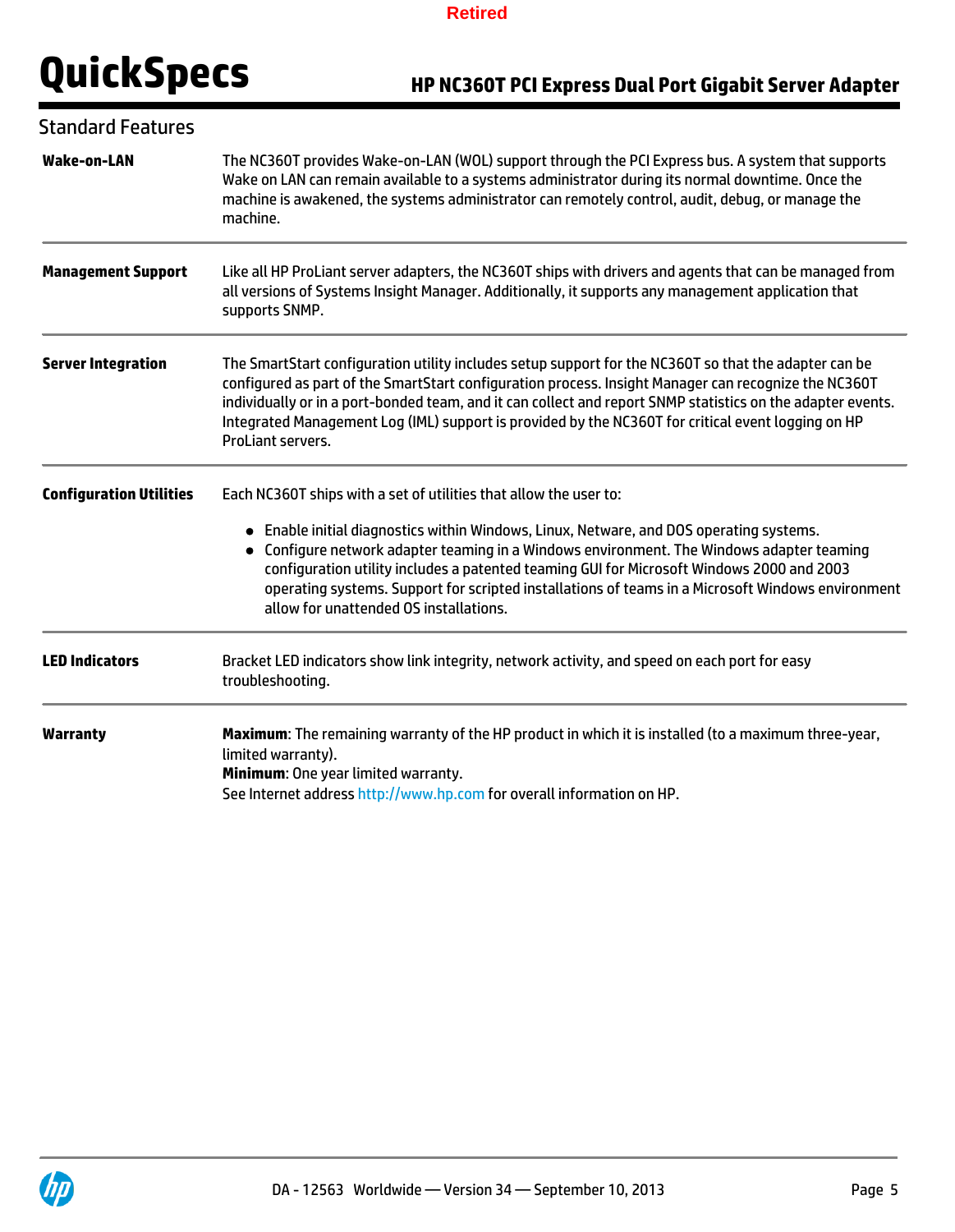## Service and Support

### **Service and Support HP Care Pack Services: Packaged server and storage services for increased uptime, productivity and ROI**

When you buy HP server and storage products and solutions, it's also a good time to think about what levels of support you may need. Our portfolio of service options reduce deployment and management worries while helping you get the most out of your server and storage investments. We take a holistic approach to your environment, bridging servers, blades, storage, software and network infrastructures with our packaged HP Care Pack Services for servers and storage.

### **Protect your business beyond warranty**

When it comes to robustness and reliability, standard computing equipment warranties have matured along with technology. Good news that can also create problems stemming from depending on standard warranties designed to only protect against product defects and some downtime causes. Using a standard approach to warranty uplifts, such as HP Care Pack Services, helps reduce downtime risks and provides operational consistency for mission-critical and standard business computing.

### **HP Care Pack Services: Upgrading or extending standard server and storage warranties cost effectively**

HP Care Pack Services offer a standard reactive hardware and software support services suite sold separately, or combined with our Support Plus and Support Plus 24 services. The portfolio also provides a combination of integrated proactive and reactive services, such as Proactive 24 Service and Critical Service. In addition with HP Proactive Select, you can acquire the specific proactive constancy and technical services. HP Proactive Select menu offers a broad set of service options that you can mix and match depending on your specific requirements. Proactive service options include offers for server, storage, network, SAN device, software, environment and education services.

HP server and storage lifecycle support services offers a full spectrum of customer care-from technology support to complex migrations to complete managed services. HP Factory Express provides customization, integration and deployment services for turnkey solutions. HP Education Services offer flexible, comprehensive training on to help your IT staff get the most out of your server and storage investments. HP Financial solutions extend innovative financing and cost-effective asset management programs-from purchase to equipment retirement.

Learn more: www.hp.com/services/servers and www.hp.com/services/storage

#### **NOTE:** Care Pack Services availability may vary by product and country.

HP Care Pack Services are sold by HP and HP Authorized Service Partners:

- Services for customers purchasing from HP or an enterprise reseller are quoted using HP order configuration tools.
- Customers purchasing from a commercial reseller can find HP Care Pack Services at http://www.hp.com/go/lookuptool

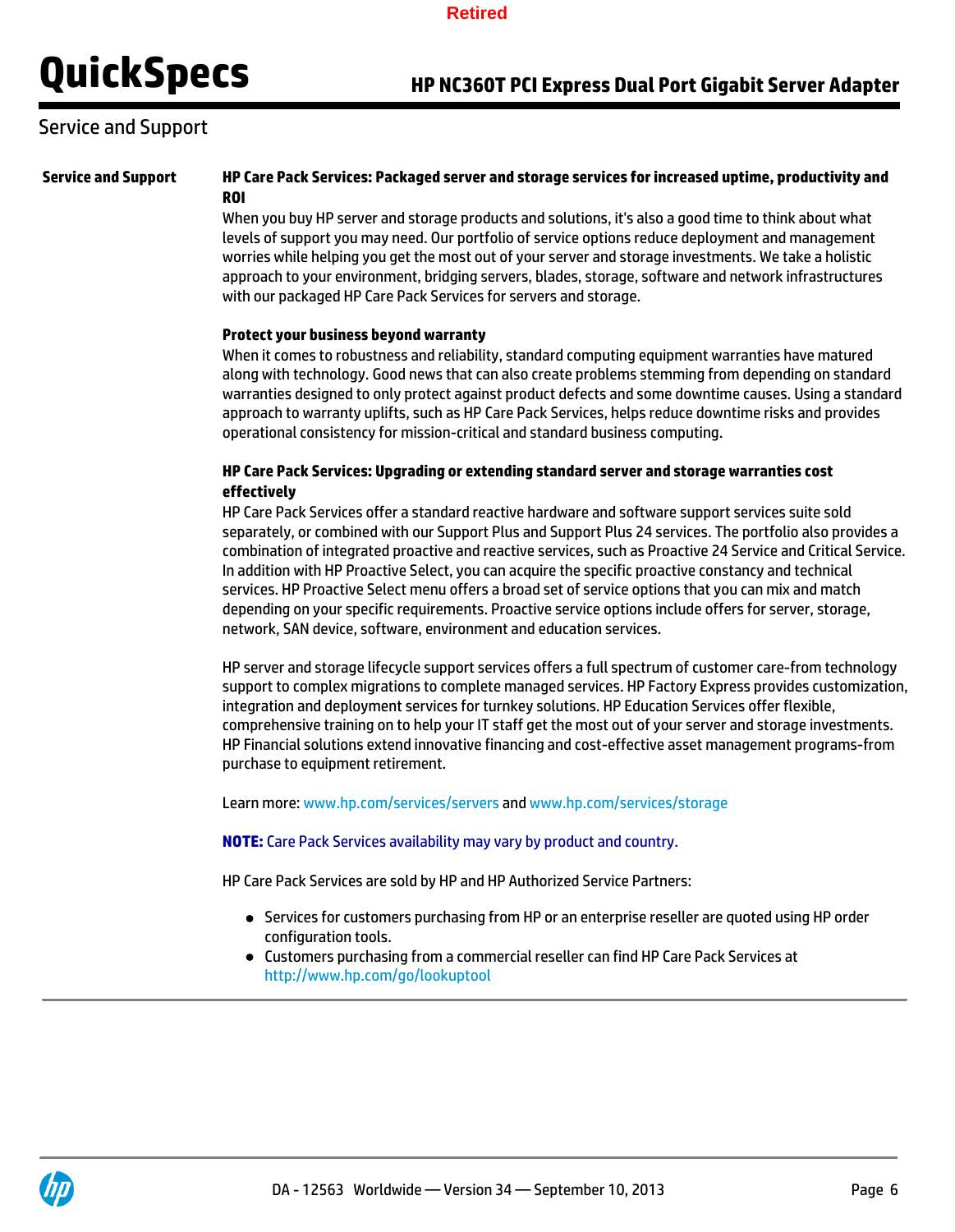

## Service and Support

## **Recommended HP Care Pack Services for optimal satisfaction with your HP product**

### **Recommended Services Hardware Options Support**

HP Care Packs provide support for all HP-branded hardware options qualified for inclusion in your server or storage solution. Any additional HP-qualified options installed within the server are covered at the same service level and for the same period as the server and no additional cost.

- Help improve or maintain system uptime
- Convenient onsite support
- Committed response time

### http://h20195.www2.hp.com/V2/GetPDF.aspx/5982-6547EEE

#### **3-Year HP Hardware Support Onsite Service, 4-hour response, 24x7**

Provides you with rapid remote support and if required an HP authorized representative who will arrive on site any time and day of the year to begin hardware maintenance service within 4 hours of the service request being logged.

This service provides a trained HP service specialist to perform an installation that meets HP quality standards, for:

- Help improve or maintain system uptime
- Convenient onsite support
- Committed response time

#### http://h20195.www2.hp.com/V2/GetPDF.aspx/5982-6547EEE

#### **HP Installation and Startup of HP ProLiant Servers**

Provides for the installation of your new HP ProLiant server and operating system to assist you in bringing your new HP ProLiant server and operating system into operation in a timely and professional manner.

This service provides a trained HP service specialist to perform an installation that meets HP quality standards, for:

- Delivery of the service at a mutually scheduled time convenient to your organization
- Availability of an HP service specialist to answer basic questions during the onsite delivery of this service
- Custom installation as detailed in "Delivery specifications" or in a Statement of Work (SOW)
- Verification prior to installation that all service prerequisites are met

http://h20195.www2.hp.com/V2/GetPDF.aspx/5982?7572ENN

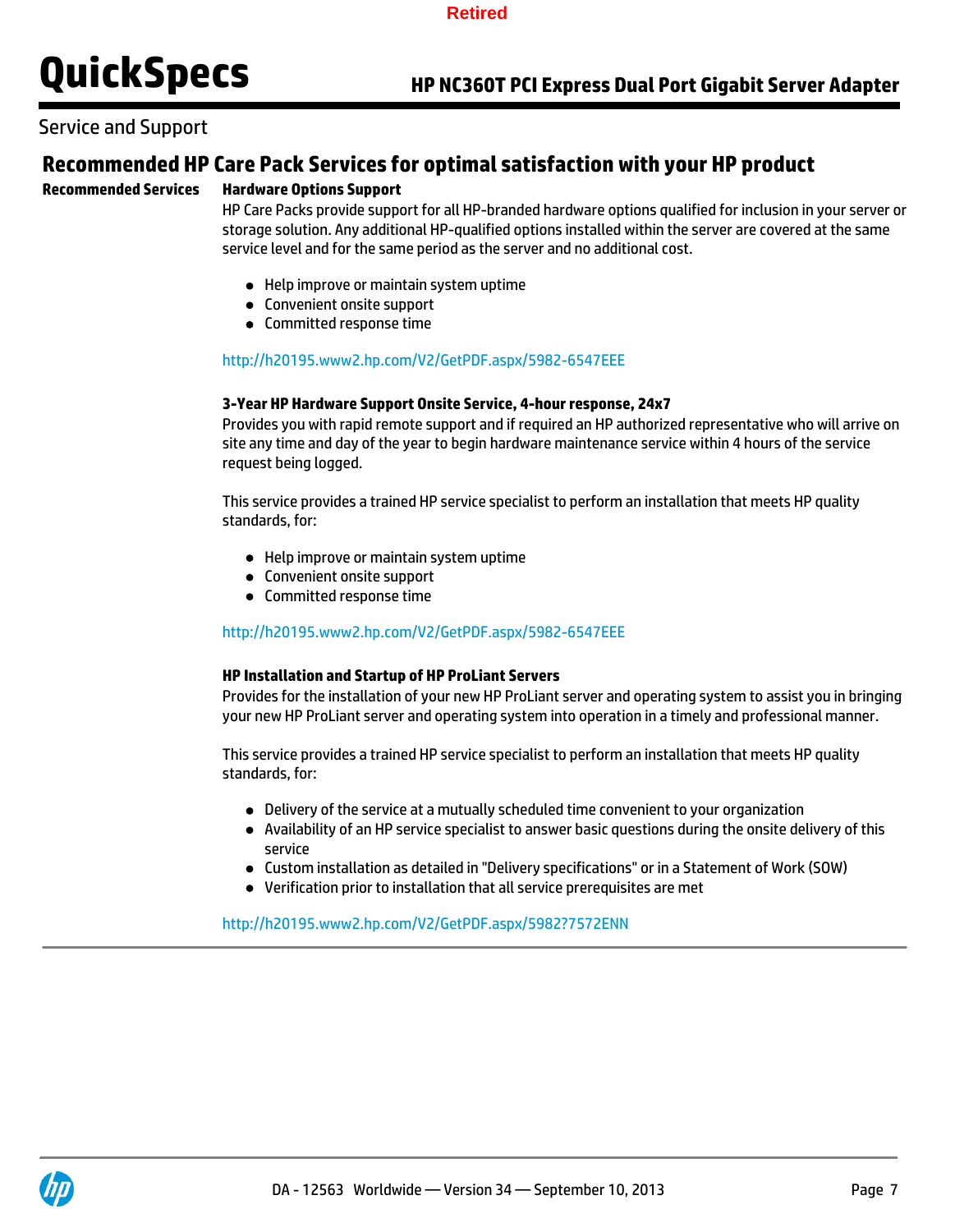Service and Support

# **Optional HP Care Pack Services that will enhance your HP product experience**

# **Optional Services 3-Year HP Hardware Support Onsite Call-to-Repair (CTR) Service, 6- or 24-hour**

As an alternative to our recommended support level, for customers who need committed call-to-repair for server hardware.

Provides your IT manager with a team of support specialists who will quickly begin troubleshooting the system to help return the hardware to operating condition within 6 or 24 hours of the initial service request to the HP Global Solution Center.

### http://h20195.www2.hp.com/V2/GetPDF.aspx/5982-6547EN.pdf

### **3-Year HP Support Plus 24**

As an alternative to our recommended support level, for customers who need access to responsive 24x7 hardware and software support plus software updates on HP and selected third party products:

For a higher return on your server and storage technology, our 3-year combined reactive support service delivers integrated onsite hardware/software support services available 24x7x365, including access to HP technical resources, 4-hour response onsite hardware support and software updates.

### http://h20195.www2.hp.com/V2/GetPDF.aspx/5981-6638EEE

### **HP Proactive Select Service**

Customer needs on demand access to consulting, technical proactive services and education courses

Provides a flexible way to purchase HP best-in-class consultancy and technical services. You can buy Proactive Select Service Credits when you purchase your hardware and then use the credits over the next 12 months.

http://h20195.www2.hp.com/V2/GetPDF.aspx/4AA2-3842ENN

**eSupport** HP eSupport is a portfolio of technology-based services that assist you with managing your business environment - from the desktop to the data center.

### **Support Portal**

The HP support portal provides one-stop access to the information, tools and services you need to manage the daily operations of your IT environment.

#### **Features include**:

- Access to self-solve tools (including search technical knowledge base)
- Efficient logging and tracking of support cases
- Collaboration with other business and IT professionals
- Download of patches and drivers
- Access to diagnostic tools
- Proactive notification of relevant information

Access to certain features of the support portal requires an HP service agreement. To access the support portal, visit: http://www.hp.com/support

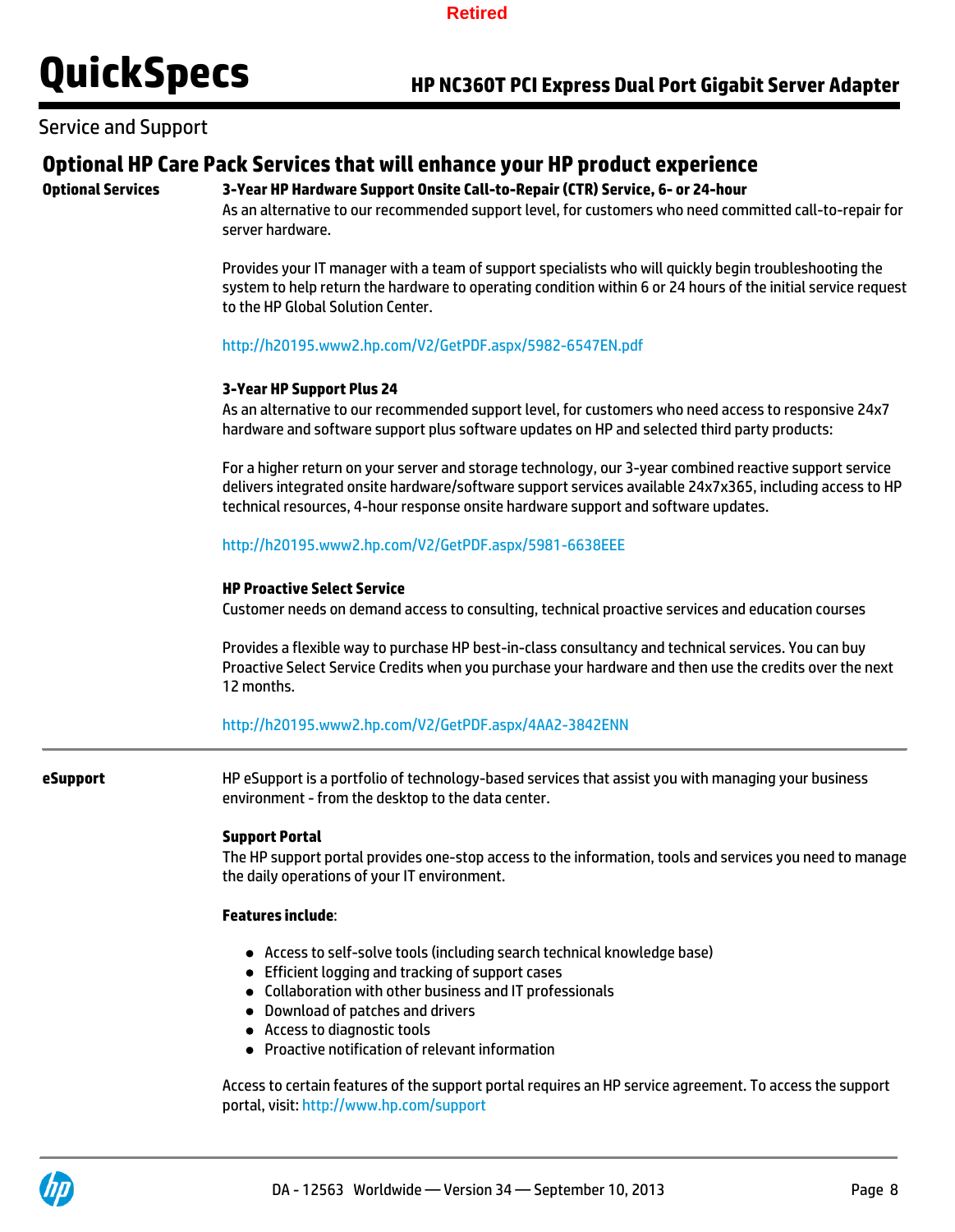# **QuickSpecs HP NC360T PCI Express Dual Port Gigabit Server Adapter**

| <b>Service and Support</b>                       |                                                                                                                                                                                                                                                                                                                                                                                                                                                                                                                                                                                    |  |  |
|--------------------------------------------------|------------------------------------------------------------------------------------------------------------------------------------------------------------------------------------------------------------------------------------------------------------------------------------------------------------------------------------------------------------------------------------------------------------------------------------------------------------------------------------------------------------------------------------------------------------------------------------|--|--|
|                                                  | HP Insight Remote Support software delivers secure remote support for your HP Servers and Storage, 24 X<br>7, so you can spend less time solving problems and more time focused on your business. You can have<br>your systems remotely monitored for hardware failure using secure technology that's been proven at<br>thousands of companies around the world. In many cases, you can avoid problems before they occur.                                                                                                                                                          |  |  |
| <b>Customer Technical</b><br><b>Training</b>     | In today's cost-conscious business environment, IT professionals, developers, consultants and users face<br>an interesting challenge: how to keep up with the latest technologies and expand important skills while<br>delivering profitable results on current projects. To help address this challenge, HP offers innovative<br>training solutions that help keep you up-to-date on virtualization, server, storage, Insight Control, Citrix,<br>Microsoft <sup>®</sup> and open source/Linux-related topics-while spending less time away from business-critical<br>activities. |  |  |
| <b>HP Services Awards</b>                        | HP Technology Services continues to be recognized for service and support excellence by customers,<br>partners, industry organizations and publications around the world. Recent honors and award reflect our<br>services team's dedications, technical expertise, professionalism and uncompromising commitment to<br>customer satisfaction.                                                                                                                                                                                                                                      |  |  |
| <b>Additional Services</b><br><b>Information</b> | To learn more on HP ProLiant servers, HP BladeSystem servers and HP storage products, please contact<br>your HP sales representative or HP Authorized Channel Partner. Or visit: www.hp.com/services/proliant or<br>www.hp.com/services/bladesystem or http://www.hp.com/services/storage                                                                                                                                                                                                                                                                                          |  |  |

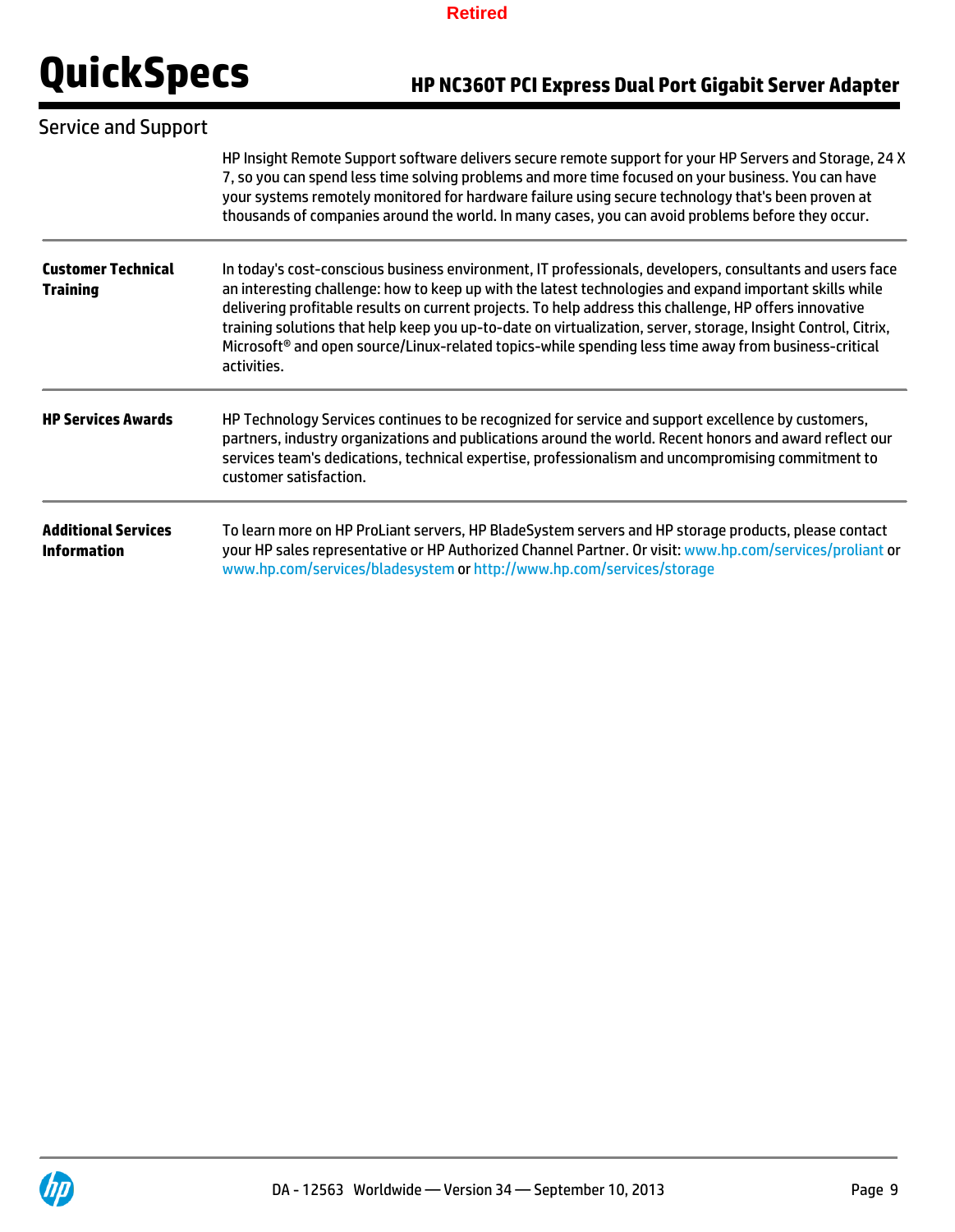# **QuickSpecs HP NC360T PCI Express Dual Port Gigabit Server Adapter**

# Related Options

| <b>Gigabit Server Adapters</b> | HP NC112T PCI Express Gigabit Server Adapter                                                 | 503746-B21                             |  |  |
|--------------------------------|----------------------------------------------------------------------------------------------|----------------------------------------|--|--|
|                                | HP NC364T PCI-E Quad Port Gigabit Server Adapter                                             | 435508-B21                             |  |  |
|                                | HP NC365T 4-port Ethernet Server Adapter                                                     | 593722-B21<br>394793-B21<br>394791-B21 |  |  |
|                                | HP NC373F PCI-E Multifunction 1000SX Gigabit Svr Adapter                                     |                                        |  |  |
|                                | HP NC373T PCI-E Multifunction Gigabit Server Adapter                                         |                                        |  |  |
|                                | HP NC375T PCI Express Quad Port Gigabit Server Adapter                                       | 538696-B21                             |  |  |
|                                | HP NC382T PCI Express Dual Port Multifunction Gigabit Server Adapter                         | 458492-B21                             |  |  |
|                                | HP Ethernet 1Gb 4-port 331T Adapter                                                          | 647594-B21                             |  |  |
|                                | HP Ethernet 1Gb 2-port 332T Adapter                                                          | 615732-B21                             |  |  |
|                                | HP Ethernet 1Gb 2-port 361T Adapter                                                          | 652497-B21                             |  |  |
| <b>10 Gigabit Server</b>       | <b>NOTE:</b> A minimum of two Gigabytes (2 GB) of server memory is required per each         |                                        |  |  |
| <b>Adapters</b>                | adapter.                                                                                     |                                        |  |  |
|                                | HP NC522SFP Dual Port 10GbE Gigabit Server Adapter                                           | 468332-B21                             |  |  |
|                                | HP NC523SFP 10Gb 2-port Server Adapter                                                       | 593717-B21                             |  |  |
|                                | HP NC524SFP Dual Port 10GbE Module                                                           | 489892-B21                             |  |  |
|                                | NOTE: NC524SFP is available only on DL370 G6, ML370 G6, DL580 G7, DL585 G7, and<br>DL980 G7. |                                        |  |  |
|                                | HP NC550SFP Dual Port 10GbE Server Adapter                                                   | 581201-B21                             |  |  |
|                                | HP NC552SFP 10Gb 2-port Ethernet Server Adapter                                              | 614203-B21                             |  |  |
|                                | HP Ethernet 10Gb 2-port 530SFP Adapter                                                       | 652503-B21                             |  |  |
|                                | HP Ethernet 10Gb 2-port 530T Adapter                                                         | 656596-B21                             |  |  |
|                                | HP Ethernet 10Gb 2-port 560SFP+ Adapter                                                      | 665249-B21                             |  |  |
|                                | HP Ethernet 10Gb 2-port 561T Adapter                                                         | 716591-B21                             |  |  |
|                                | HP Ethernet 10Gb 2-port 570SFP+ Adapter                                                      | 718904-B21                             |  |  |
| <b>FlexibleLOM Adapters</b>    | NOTE: A minimum of two Gigabytes (2 GB) of server memory is required per each<br>adapter.    |                                        |  |  |
|                                | <b>Ethernet Adapters</b>                                                                     |                                        |  |  |
|                                | HP Ethernet 1Gb 4-port 331FLR Adapter                                                        | 629135-B21                             |  |  |
|                                | HP Ethernet 1Gb 4-port 366FLR Adapter                                                        | 665240-B21                             |  |  |
|                                | HP Ethernet 10Gb 2-port 530FLR-SFP+ Adapter                                                  | 647581-B21                             |  |  |
|                                | HP Ethernet 10Gb 2-port 560FLR-SFP+ Adapter                                                  | 665243-B21                             |  |  |
|                                | HP Ethernet 10Gb 2-port 561FLR-T Adapter                                                     | 700699-B21                             |  |  |
|                                | HP Ethernet 10Gb 2-port 570FLR-SFP+ Adapter                                                  | 717491-B21                             |  |  |
|                                | <b>FlexFabric Adapters</b>                                                                   |                                        |  |  |
|                                | HP FlexFabric 10Gb 2-port 526FLR SFP+ Adapter                                                | 629138-B21                             |  |  |
|                                | HP FlexFabric 10Gb 2-port 533FLR-T Adapter                                                   | 700759-B21                             |  |  |
|                                | HP FlexFabric 10Gb 2-port 534FLR-SFP+ Adapter                                                | 700751-B21                             |  |  |
|                                | HP FlexFabric 10Gb 2-port 554FLR-SFP+ Adapter                                                | 629142-B21                             |  |  |
|                                | <b>NOTE:</b> Please see the QuickSpecs for Technical Specifications and additional           |                                        |  |  |
|                                | information: www.hp.com/go/ProLiantNICs                                                      |                                        |  |  |

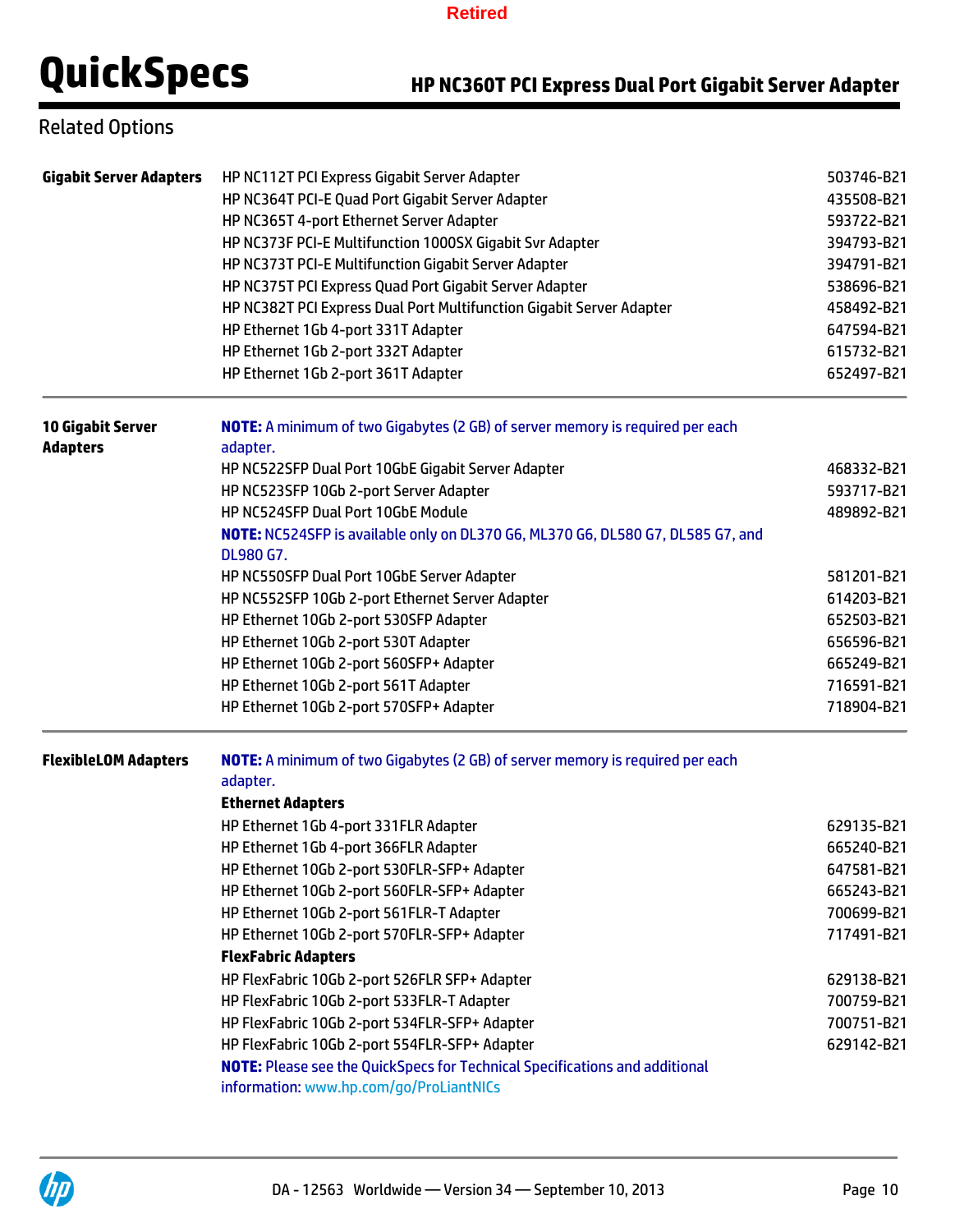# **QuickSpecs HP NC360T PCI Express Dual Port Gigabit Server Adapter**

# Technical Specifications

| <b>Compliance</b>                         | • 802.3, 802.3u, 802.3x, 802.3ab, 802.3ad, 802.1p, 802.1Q<br>• PCIe v1.0a standard<br>$\bullet$ RoHS (6 of 6)<br>• FCC (U.S. only) Class B<br>• DOC (Canada) Class B<br>• CE EN 55024, EN55022 Class B<br>• VCCI Class II<br>• UL 1950<br>• CSA 950<br>• EN 60950<br>$\bullet$ CE<br>$\bullet$ ACPI 1.1a<br>• MicroSoft WHQL (Windows Hardware Quality Labs) |                                                                                                                                       |                                                                       |  |
|-------------------------------------------|--------------------------------------------------------------------------------------------------------------------------------------------------------------------------------------------------------------------------------------------------------------------------------------------------------------------------------------------------------------|---------------------------------------------------------------------------------------------------------------------------------------|-----------------------------------------------------------------------|--|
| <b>General Specifications</b>             | <b>Communications</b><br><b>Processor</b>                                                                                                                                                                                                                                                                                                                    | <b>Intel 82571EB</b>                                                                                                                  |                                                                       |  |
|                                           | <b>On-board memory</b>                                                                                                                                                                                                                                                                                                                                       | <b>96 KB</b>                                                                                                                          |                                                                       |  |
|                                           | Data rate                                                                                                                                                                                                                                                                                                                                                    | 10/100/1000 Mbps, Half- and full-duplex                                                                                               |                                                                       |  |
|                                           | Data path                                                                                                                                                                                                                                                                                                                                                    | Four lane (x4) PCI Express compatible with x1, x4, x8, and x16 PCI Express<br>slots                                                   |                                                                       |  |
|                                           | <b>Interrupt levels</b>                                                                                                                                                                                                                                                                                                                                      | Automatically configured                                                                                                              |                                                                       |  |
|                                           | <b>Cable Connector</b>                                                                                                                                                                                                                                                                                                                                       | Two RJ-45                                                                                                                             |                                                                       |  |
|                                           | <b>Bus Connector</b>                                                                                                                                                                                                                                                                                                                                         | <b>PCI Express</b>                                                                                                                    |                                                                       |  |
|                                           | <b>Distance and</b><br>Wiring                                                                                                                                                                                                                                                                                                                                | Up to 328 feet/100 m with Category 5 (or better) twisted-pair cabling                                                                 |                                                                       |  |
|                                           | brackets)<br>$(L \times W)$                                                                                                                                                                                                                                                                                                                                  | <b>Card Dimensions</b> (without $5.1 \times 2.7$ in (12.95 $\times$ 6.8 cm)                                                           |                                                                       |  |
| <b>Power and Environmental Operating</b>  |                                                                                                                                                                                                                                                                                                                                                              | Temperature                                                                                                                           | 32° to 131° F (0° to 55° C)                                           |  |
| <b>Specifications</b>                     |                                                                                                                                                                                                                                                                                                                                                              | Humidity                                                                                                                              | 10% to 95% non-condensing                                             |  |
|                                           | <b>Non-operating</b>                                                                                                                                                                                                                                                                                                                                         | Temperature                                                                                                                           | $-40^{\circ}$ to 185 $^{\circ}$ F (-40 $^{\circ}$ to 85 $^{\circ}$ C) |  |
|                                           |                                                                                                                                                                                                                                                                                                                                                              | Humidity                                                                                                                              | -5% to 95%                                                            |  |
|                                           | <b>Power requirement</b>                                                                                                                                                                                                                                                                                                                                     | 1280 mA @ 3.3V typical                                                                                                                |                                                                       |  |
|                                           | <b>Emissions Standards</b>                                                                                                                                                                                                                                                                                                                                   | FCC Class B, VCCI Class B, BSMI Class A, CISPR 22 Class B,<br>EN 55022 Class B, EN55024-1, ICES-003 Class B, MIC Class B, ACA Class B |                                                                       |  |
|                                           | <b>Safety Compliant</b>                                                                                                                                                                                                                                                                                                                                      | UL, Canada UL, EN60950                                                                                                                |                                                                       |  |
| <b>Operating System</b><br><b>Support</b> | • Microsoft <sup>®</sup> Windows Server 2003, x64 Edition, and Windows 2000<br>• Microsoft Windows Server 2008<br>• Microsoft Windows HPC Server 2008<br>• Novell NetWare 6.x Server<br>• SCO UnixWare 7.1.3<br>• SCO UnixWare 7.1.4<br>• SCO OpenServer 5.0.7<br>• SCO OpenServer 6.0.0<br>• Red Hat Enterprise Linux<br>• SUSE Linux Enterprise Server     |                                                                                                                                       |                                                                       |  |